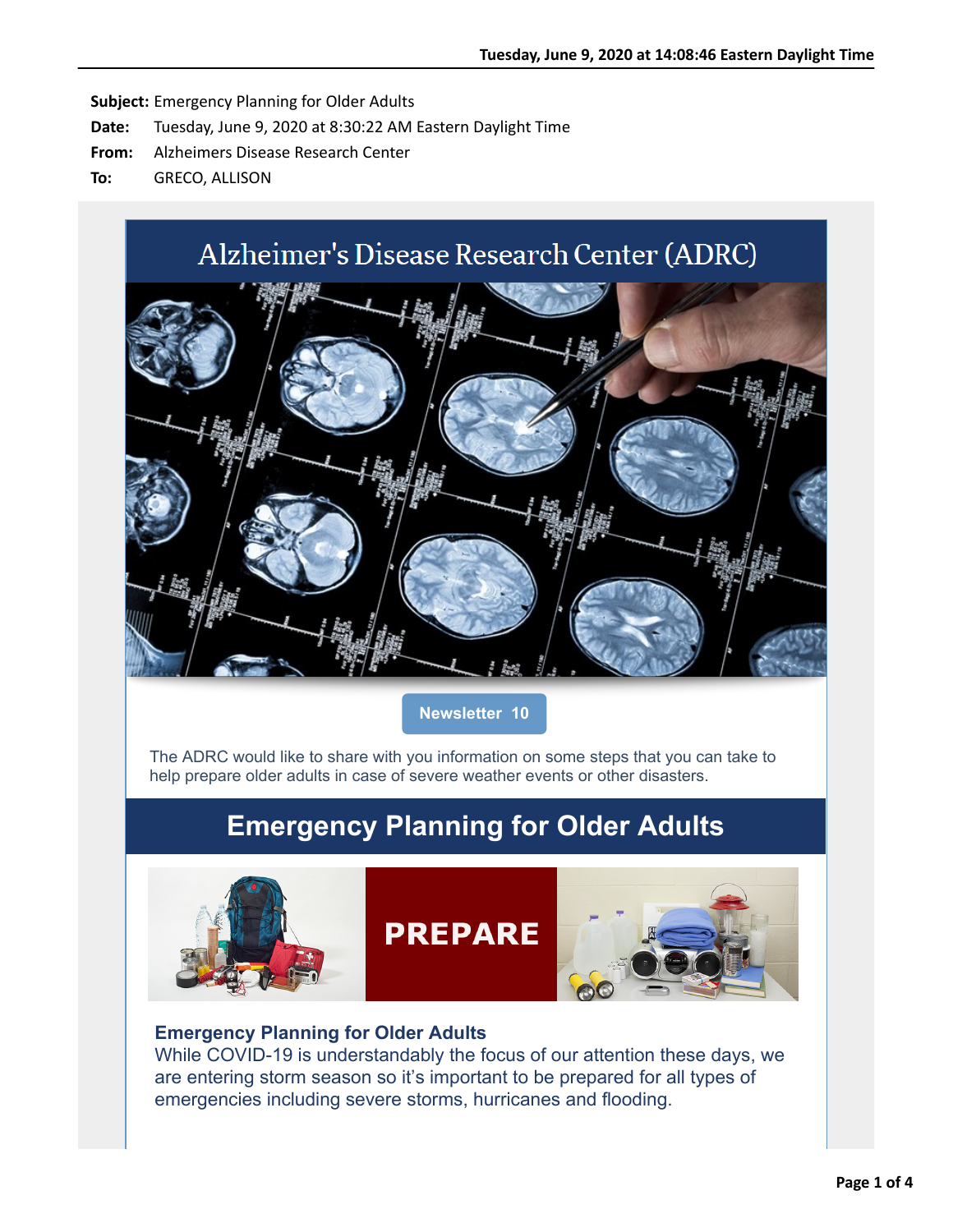Caregivers and family members should have an emergency care kit including the following essential supplies:

- A list of medications, and allergies to drugs/food A list of emergency contact (family, friends) phone numbers and addresses
- Contact information for physicians and pharmacists, and copies of Medicaid/Medicare/Social Security Numbers
- [Extra vision/hearing aids](https://nam05.safelinks.protection.outlook.com/?url=http%3A%2F%2Fr20.rs6.net%2Ftn.jsp%3Ff%3D001502K2dLLmjDsP4DVSpacN70sm-uyFjGnFjp4i4B3WTSmSHN_OmebtiYyVyJ-bVWNyzG3g4HqnOcBC-f_rNMeIOr6-Tv0N_uopVbfe7ET-NvU3Un7tqOze-eysNKNeQ4SrR6Qaf94RoptmijUhrmLJ5NX0r4idTtca_fjJPSfTSN8VQVRgRNeSvhfOv-yKs-Yz4kh7UiktxT47qFba2sLsA%3D%3D%26c%3DWBOb0V8glN-zkcRvErp9RhSfGQjuhOwgfO5S-bmBlPgC4bH_-qEZDg%3D%3D%26ch%3D_su9qMskBvXE8hbWX9BnEsZAIRnDD5ix7ES_x9pZuVSUbbMQWltzbA%3D%3D&data=02%7C01%7Callison.greco%40yale.edu%7C68621c586b46476ee80508d80c70e15f%7Cdd8cbebb21394df8b4114e3e87abeb5c%7C0%7C0%7C637273026249626693&sdata=wVo1a21%2Bdh7D%2FI1tzbYwkbNC5q5t8fGeEb%2FkaDi%2BZ4g%3D&reserved=0)
- Bottled water
- Non-perishable snacks
- Nutrition supplements
- Flashlight (batteries)
- **Prepare an emergency care plan** that includes your medical conditions and your priorities for care. The CDC's easy-to-use care plan templateCdc-pdf.
- **Prepare an evacuation plan** in the event you need to leave your home. Keep a copy of exit routes and meeting places in your emergency kit.
- **If you care for someone with special needs** who will have medical, transportation, or other access needs during an emergency, consider signing up for SMART911 or Code Red.
- **Choose a contact person,** know how you will communicate with them and keep your cell phone charged.

**If you care for someone with memory problems, consider registering for the Alzheimer's Association Safe Return Program** at [medicalert.org/alz](https://nam05.safelinks.protection.outlook.com/?url=http%3A%2F%2Fr20.rs6.net%2Ftn.jsp%3Ff%3D001502K2dLLmjDsP4DVSpacN70sm-uyFjGnFjp4i4B3WTSmSHN_OmebtiYyVyJ-bVWNm17nZ1xE_BENyd8wSNJD4-h6CzPID6zmFPxhhZ4LM-X-xjnO_hQDYzJECZklwai3MszcP75fZ8t-LPTtieZpC6WkX-tjUP560OcXe7Nrqt7gko64mpC0y9laMdnIdoubJb0FgdHsFtiV8eoXu4mz8XlOvstlIwbxG7YkNvuixYq3wWafY9u3biiu8kiWVhqGkp0qU1V5cIeRvVf16D3qb7ppkWGJlcPTuYnU2rIiE0xR607U0l5I0hHR7q4ikzabQYZHx0aa5Vhv7Oy0hDFMXGiKJzaQGcCVOXR6sda8_8U%3D%26c%3DWBOb0V8glN-zkcRvErp9RhSfGQjuhOwgfO5S-bmBlPgC4bH_-qEZDg%3D%3D%26ch%3D_su9qMskBvXE8hbWX9BnEsZAIRnDD5ix7ES_x9pZuVSUbbMQWltzbA%3D%3D&data=02%7C01%7Callison.greco%40yale.edu%7C68621c586b46476ee80508d80c70e15f%7Cdd8cbebb21394df8b4114e3e87abeb5c%7C0%7C0%7C637273026249636686&sdata=IBq3TM%2BXCV71bbNAdFVQaQKgY7o7Umz2jiI6KdNFbFQ%3D&reserved=0) or call 1 800-432-5378 and use code ALZ to enroll.

For more information on how to make an emergency plan, see the American Geriatrics Society [HIA-TipSheet Emergency Preparedness19](https://nam05.safelinks.protection.outlook.com/?url=http%3A%2F%2Fr20.rs6.net%2Ftn.jsp%3Ff%3D001502K2dLLmjDsP4DVSpacN70sm-uyFjGnFjp4i4B3WTSmSHN_OmebtiYyVyJ-bVWNsqXzAM2VywZBBO0fOEFEHpNlXmV151JPZTruY9QBzBOadWNz-n3RpkBf2lmzuslgw1YmSidxuC4woSNR4tc4M8XDx3OLoSL7OLQhkli-O4dBE4OznzW5gPmfqNkPx_aZGP9nkVmO_lAHP7FGTu4MqKYAYysMcxyB6x66wkc243vtjnxn954UZjcwMgNXiuhg7kPWcXljnc4vBvnv3uKi1A%3D%3D%26c%3DWBOb0V8glN-zkcRvErp9RhSfGQjuhOwgfO5S-bmBlPgC4bH_-qEZDg%3D%3D%26ch%3D_su9qMskBvXE8hbWX9BnEsZAIRnDD5ix7ES_x9pZuVSUbbMQWltzbA%3D%3D&data=02%7C01%7Callison.greco%40yale.edu%7C68621c586b46476ee80508d80c70e15f%7Cdd8cbebb21394df8b4114e3e87abeb5c%7C0%7C0%7C637273026249636686&sdata=U9M3VTo%2FDSiLhFGxF3MRxmgiKYZfa6ibLBLYgR%2Bvx6c%3D&reserved=0)**.**pdf.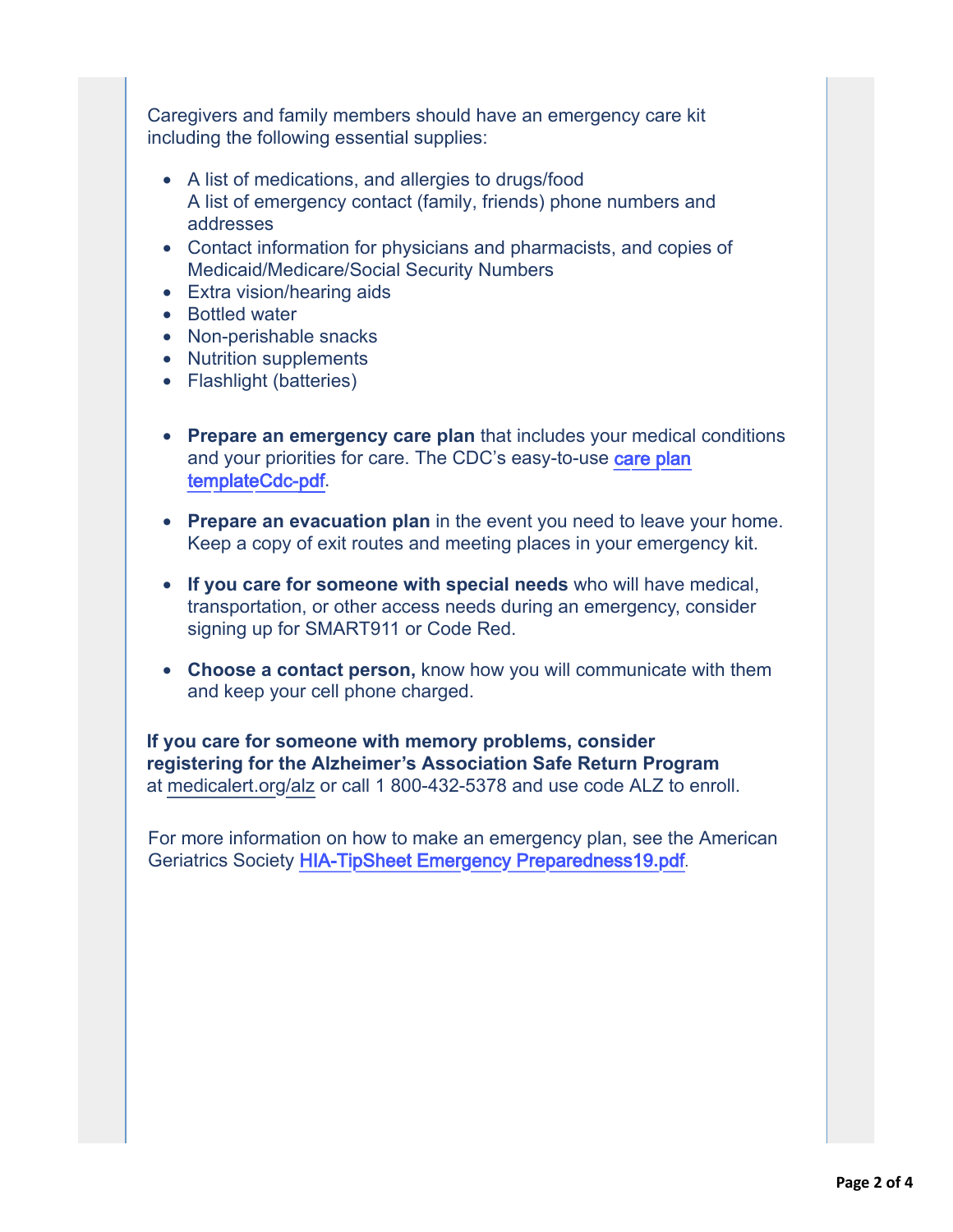## **Planificación de Emergencia para Personas Mayores de Edad**



Mientras el COVID-19 ha sido el enfoque principal en los últimos días, estamos entrando en la temporada de tormentas, así que es importante estar preparado para todos tipos de emergencias incluyendo tormentas, huracanes e inundaciones. Cuidadores y familiares deben tener un kit de emergencias con los siguientes materiales esenciales:

- Una lista de medicamentos y alergias a comidas/medicamentos
- Una lista de contactos de emergencia (familia/amigos) con número de teléfono y dirección
- Información para contactar médicos y farmacia, además de copias de números de Seguro Social/Medicaid/Medicare
- Aparatos de oído y lentes adicionales
- Agua de botella
- Alimentos no perecederos
- Suplementos nutricionales
- Linterna (de baterías)
- **Prepara un plan de atención de emergencia** que incluye condiciones médicas y prioridades de cuidado. Aquí hay un ejemplo simple del CDC (link)
- **Prepara un plan de evacuación** si tienes que irte de tu casa. En tu kit de emergencia, lleva una copia de rutas de salida y lugares de encuentro.
- **Si cuidas a alguien con necesidades especiales** quien va tener necesidades médicas, de transportación y acceso a otras cosas durante una emergencia, considera registrarte con SMART911 o código rojo (Code Red).
- E**scoja una persona de contacto** y saber cómo comunicarse con esa persona y mantener su celular cargado.